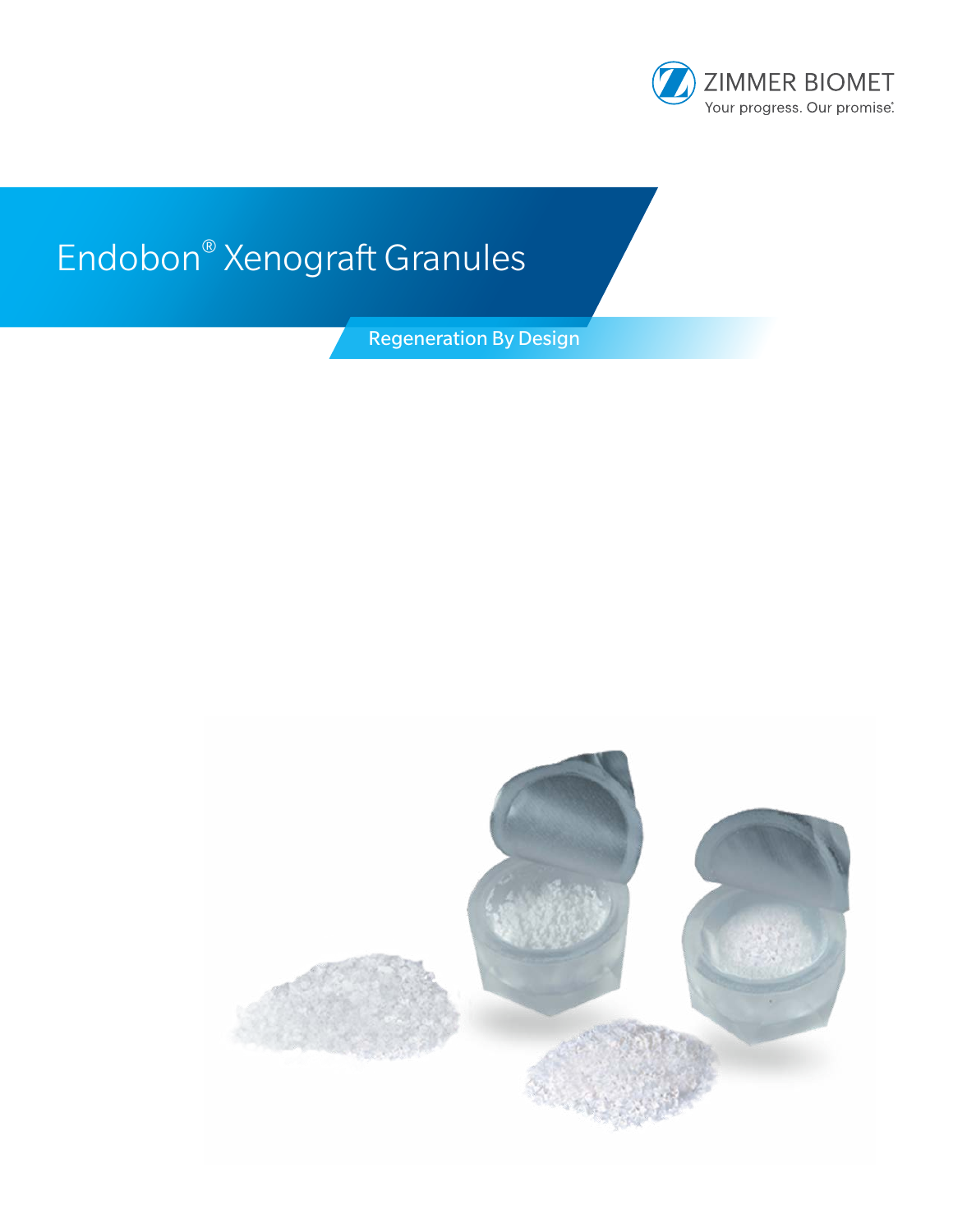## Endobon Xenograft Granules

## Designed To Facilitate Maximum Bone Volume Retention



Endobon Xenograft Granules adhere to one another when hydrated for easy transfer to the defect site.

### Small Granules

500–1000 µm particle size preferred for grafting smaller defects, such as extraction sockets.



#### Large Granules

1000–2000 µm particle size preferred for grafting large defects, such as sinus elevations.







SEM images of Endobon Xenograft Granules at 20x and 100x showing the micro and macro pores in the particles.

#### Conveniently Packaged In Easy-To-Open Dishes.

Value Packs (5 ml and 8 ml) are individually packaged in 1 ml containers for single-unit dosing.







A Bone Graft Substitute

- Bovine-derived hydroxyapatite that has been fully deproteinized by a two-step, high temperature process for protection from bacteria, viruses and prions
- An essentially non-resorbable material that is ideally suited for regeneration of bone defects when effective space maintenance is required
- Osseoconductive due to the interconnecting micro and macro pores for bony integration, which facilitate graft stability and vascular ingrowth $1$

#### **Indications**

Endobon Xenograft Granules are indicated for the following dental and/or oral surgical procedures:

- Alveolar ridge augmentation/reconstruction
- Filling of bone defects after root resection, cystectomy and apicoectomy
- Filling a socket after tooth extraction
- Sinus elevation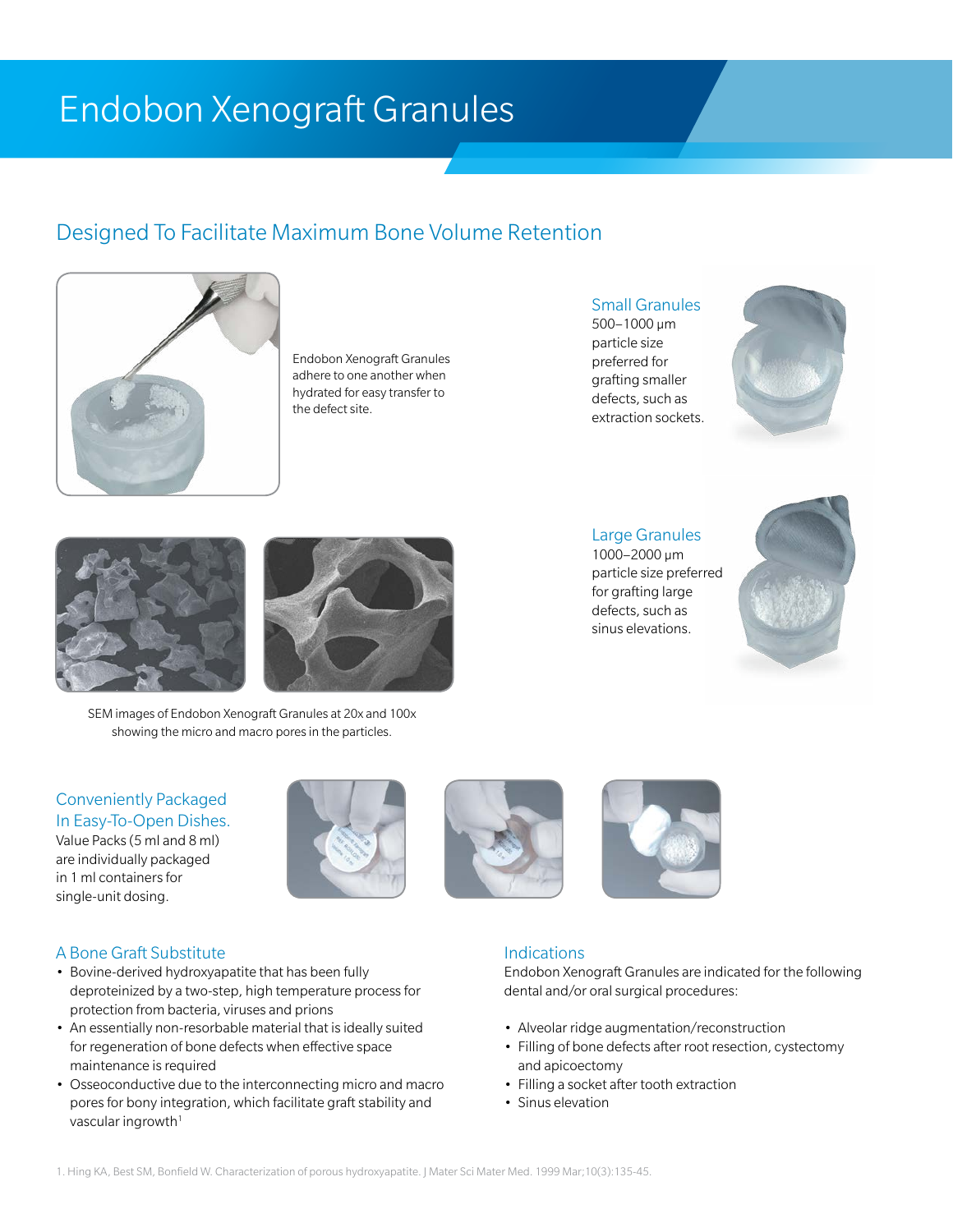### Anterior Ridge Augmentation



Fig. 1. Extraction sockets of the four maxillary incisors and immediate implant placement.



Fig. 4. Clinical appearance of soft tissue showing excellent soft-tissue healing after four months.



Fig. 2. Grafting with Endobon Xenograft Small Granules covered by an OsseoGuard® Resorbable Collagen Membrane.



Fig. 5. Clinical appearance of the regenerated site at four months, after removing the remnants of the membrane.



Fig. 3. The soft-tissue flaps were closed and sutured.



Fig. 6. Occlusal view after four months.

## Post-Extraction Defects in the Aesthetic Zone



Fig. 7. Post-extraction defects in the maxilla right central and lateral incisor area.



Fig. 10. Occlusal view of implants and defects.



Fig. 8. Occlusal view of the extraction site defects.



Fig. 11. Grafting with Endobon Xenograft Small Granules covered by an OsseoGuard Resorbable Collagen Membrane.



Fig. 9. Facial view of dehiscence defects after implant placement.



Fig. 12. Regeneration at four months, after removing the remnants of the membrane.

Clinical Images Provided By: Dr. Xavier Vela† , Barcelona, Spain

† Dr. Xavier Vela has a financial relationship with Zimmer Biomet Dental resulting from speaking engagements, consulting engagements and other retained services.